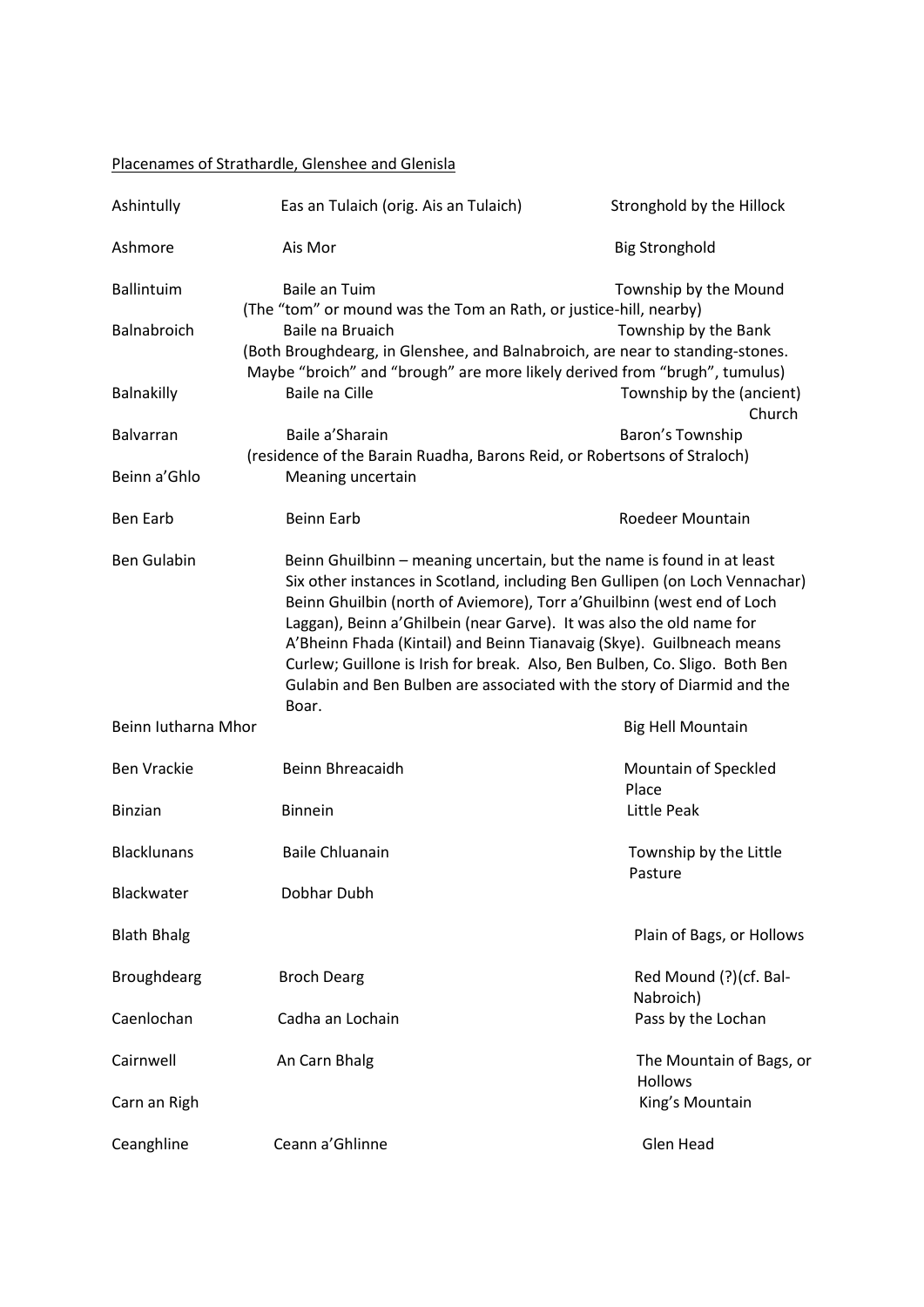| Clach a' Choilich     |                                                                                                                       | The Cock Stone                            |
|-----------------------|-----------------------------------------------------------------------------------------------------------------------|-------------------------------------------|
| Cloquhat              | Clach Chat                                                                                                            | Cat's Stone                               |
| Coire Shith           |                                                                                                                       | <b>Fairy Corrie</b>                       |
| Corrydon              | Coire Domhain                                                                                                         | Deep Corrie                               |
| Crandart              | Crannard                                                                                                              | Tree Height (?)                           |
| Crannach              |                                                                                                                       | Tree Place (?)<br>Crann is old Gaelic for |
| Cray                  | Crathaidh                                                                                                             | <b>Tree</b><br>Shaking Place, or Bog      |
| Creag Loisk           | Creag Loisgte                                                                                                         | <b>Burnt Rock</b>                         |
| Creag nam Brataichean |                                                                                                                       | <b>Rock of the Banners</b>                |
| Daldhu                | An Dail Dubh                                                                                                          | Dark Meadow                               |
| Dalruizion            | Dail Raillean (meaning obscure)                                                                                       | Drondrayllen, 1314                        |
| Dalnagarn             | Dail nan Carn                                                                                                         | Dalrilzean, 1664<br>Field of the Cairns   |
| Delnamer              | Dail an Amair                                                                                                         | Field of the Trough                       |
| Dirnanean             | Doire nan Eun                                                                                                         | <b>Bird Grove</b>                         |
| Drimmie               | Druimidh                                                                                                              | <b>Ridge Place</b>                        |
| <b>Drumfork</b>       | <b>Druim Choirce</b>                                                                                                  | Oat Ridge                                 |
| <b>Elrig</b>          | Eilirig                                                                                                               | Deer-trap                                 |
| Enochdhu              | An t-Aonach Dubh                                                                                                      | The Dark Assembly                         |
| Finegand              | Cf. Nenagh, Co. Tipperary (An tAonach)<br>Feith nan' Ceann                                                            | Place (for cattle)<br>The Stream of the   |
| Fortar                | (Forthir, 1470)(cf. Fartairchill, Fortingal, fortress or                                                              | Heads<br>Fortress                         |
| Glas Maol             | Church)                                                                                                               | Grey Bald                                 |
| Gleann Taitneach      |                                                                                                                       | Mountain<br>Pleasant Glen                 |
| Glen Beg              | Gleann Beag                                                                                                           | Little Glen                               |
| Glen Derby            | Gleann Geunaid<br>(Glen Gennet/Gleann Geunaid is the ancient name,<br>But Glen Derby is known since at least the '45) | Glen of Goose<br>Stream.                  |
| <b>Glen Fernate</b>   | Gleann Fearnaid                                                                                                       | Glen of Alder Stream                      |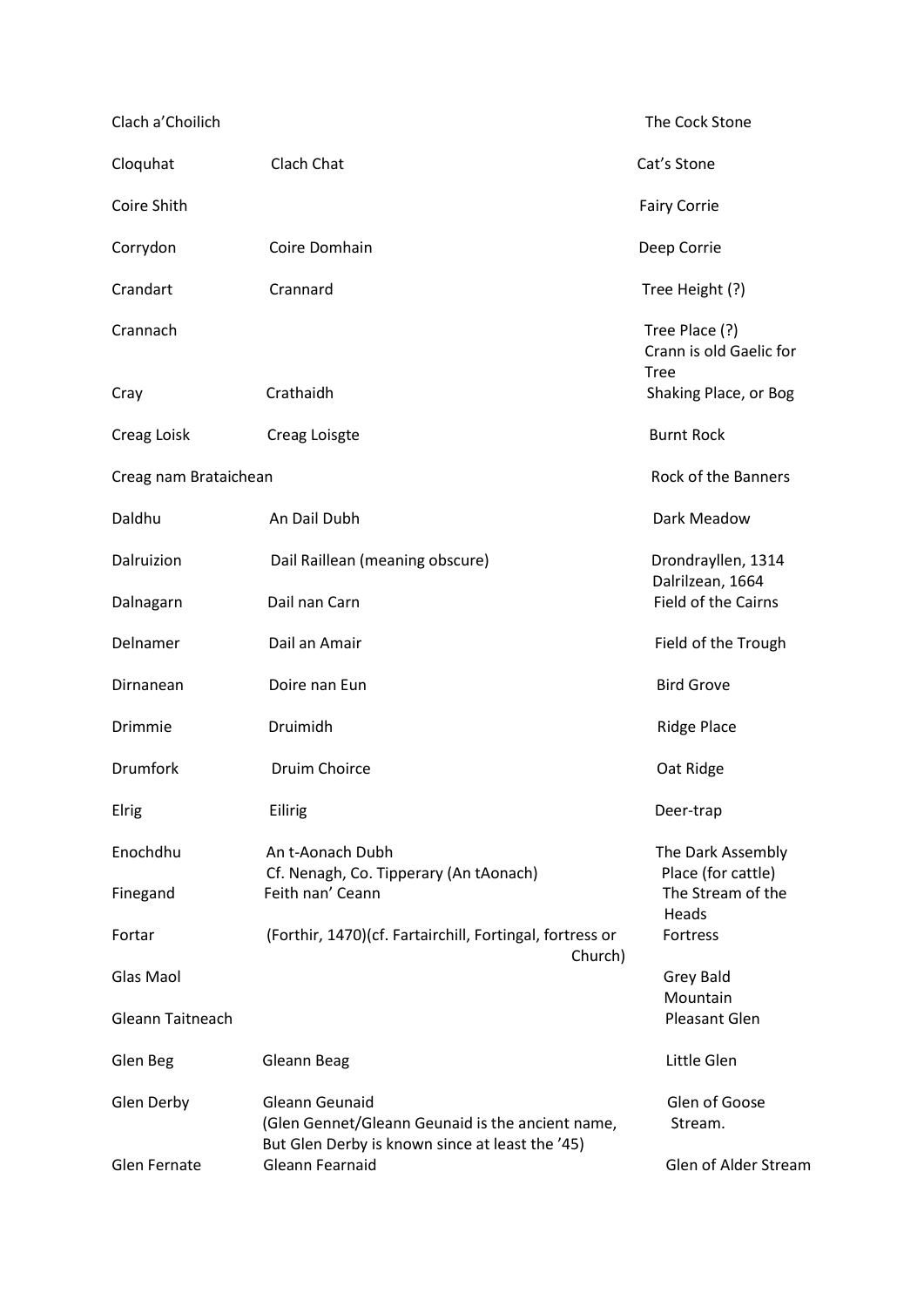|                          | (Gleann Fearnach is given by the Ordnanace Survey, but<br>Fernate/Fearnaid is the correct form. - aid/-naid is an old<br>Gaelic diminutive found in some names of streams)<br>(see above, Gleann Geunaid, from "geadh", goose) |                                          |
|--------------------------|--------------------------------------------------------------------------------------------------------------------------------------------------------------------------------------------------------------------------------|------------------------------------------|
| Glen Isla                | Gleann Ile                                                                                                                                                                                                                     | Meaning uncertain                        |
| Glen Lochsie             | Gleann Lochaidh<br>(Analogy with River Lochy, Inverness-shire, which<br>St. Adamnan gives as Loch-diae, or "the stream<br>Which in Latin may be called Nigra Dea"                                                              | possibly Glen of Black<br>Goddess Stream |
| Glen Shee                | Gleann Sith                                                                                                                                                                                                                    | Fairy Glen, or Glen of<br>Peace          |
| Kindrogan Rock           | Creag Chiocha<br>(Kindrogan may be Dragon's Head of Hill, from<br>Ancient Gaelic "drac", gen. "dracon", dragon)                                                                                                                | Pap Rock                                 |
| Kirkmichael              | Cille Mhicheil (Killmychill, 1314)                                                                                                                                                                                             | St. Michael's Church                     |
| Knock of Balmyle         | An Cnoc<br>(Balmyle is in Gaelic Baile Mhill, the township by the<br>"meal", lump or hill)                                                                                                                                     | The Hill                                 |
| An Lairig                |                                                                                                                                                                                                                                | The Pass                                 |
|                          | Loch Beanie (also called Loch Shechernich) (both names obscure)                                                                                                                                                                |                                          |
| Loch Mhairich            |                                                                                                                                                                                                                                | Mermaid's Loch                           |
| Loch nan Eun             |                                                                                                                                                                                                                                | Loch of the Birds                        |
| <b>Mount Blair</b>       | Mon' Bhiair                                                                                                                                                                                                                    | Mountain of Wide<br>Field, or Battle     |
| Pitcarmick               | <b>Baile Charmaig</b>                                                                                                                                                                                                          | Cormac's Township                        |
| Presnerb                 | Preas nan Earb                                                                                                                                                                                                                 | Roaedeer's Thicket                       |
| Soilzarie                | Soilleiridh                                                                                                                                                                                                                    | <b>Bright Place</b>                      |
| Spital of Glenshee       | An Spideal                                                                                                                                                                                                                     | The Hospice                              |
| Straloch                 | Srath Loch                                                                                                                                                                                                                     | The Strath of Loch,<br>Or Lochs          |
| <b>Strath Ardle</b>      | Strath Ardail (Stratherdel, 1153; Ferdill, 1178)<br>(Folk etymology gives Ard-fhuil, high blood; but the meaning is obscure)                                                                                                   |                                          |
| Tulchan                  | Tulachan                                                                                                                                                                                                                       | Hillock                                  |
| Tullochcurran            | <b>Tulach Curran</b>                                                                                                                                                                                                           | Carrot Hill                              |
| <b>Whitefield Castle</b> | A 'Mhor-Chloich                                                                                                                                                                                                                | The Big Stone                            |
| Further names:           |                                                                                                                                                                                                                                |                                          |
| Aberbothry               | "Outlet" (British/Welsh aber = out-bringing; Gaelic inver - in-bringing                                                                                                                                                        |                                          |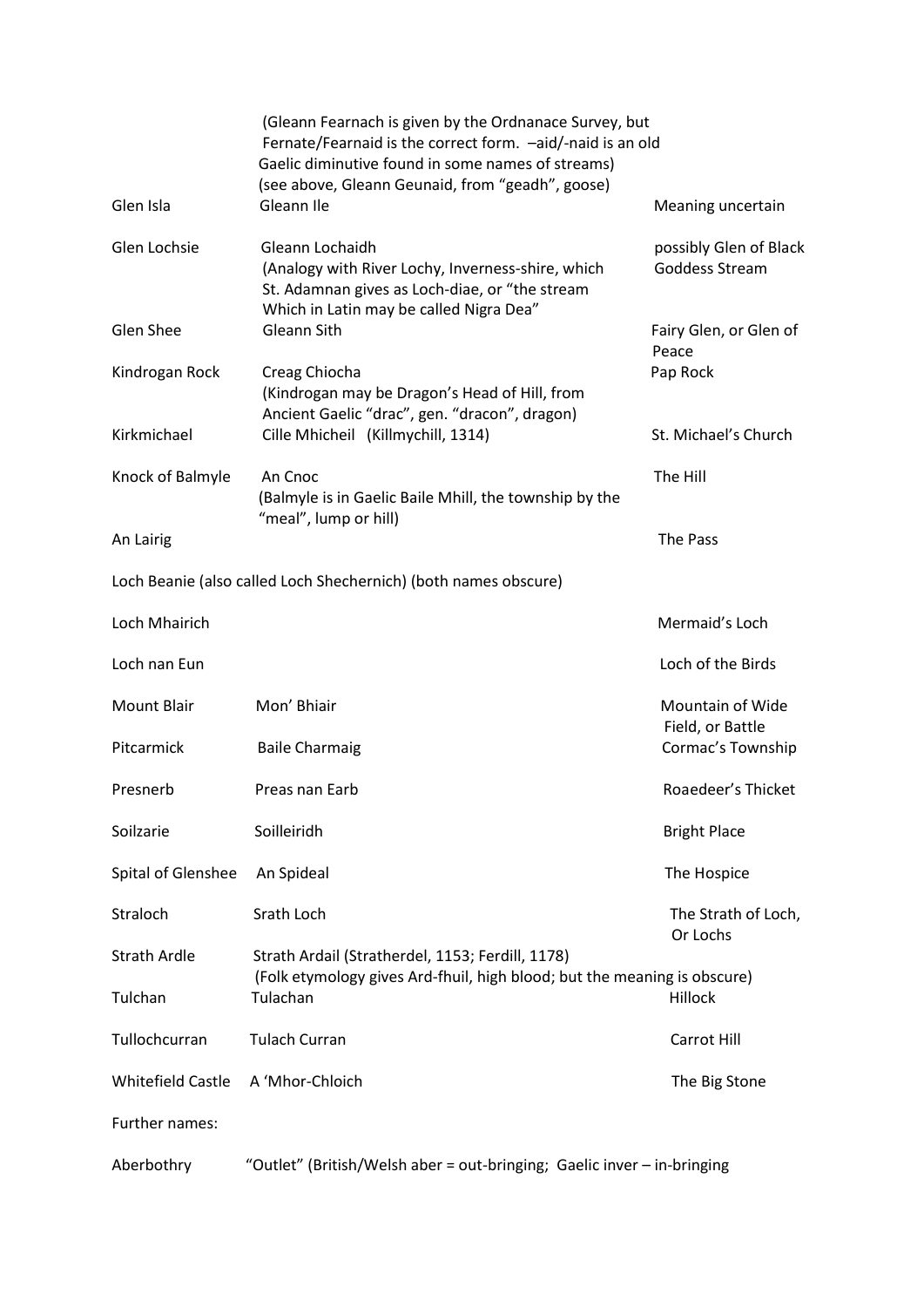| Alyth                  | Of the "Deaf Stream" (bothry is for "boidhre", Gaelic for deafness).<br>Recorded as Ailicht in the Middle Ages (cf. Grianan of Aileach, the ancient stone<br>Fort near Londonderry; and "na h-Eileacha Naomha", or Garvellochs,<br>South-east of Mull, the site of St. Brendan's monastery of Ailech. Ailech,<br>From "ail", means "a rocky place")                                                                                                                                                                                                                                                                                                                                                                                                                                                                                                                                                                                                                                                                                                                                                                                                                                                                                                                   |
|------------------------|-----------------------------------------------------------------------------------------------------------------------------------------------------------------------------------------------------------------------------------------------------------------------------------------------------------------------------------------------------------------------------------------------------------------------------------------------------------------------------------------------------------------------------------------------------------------------------------------------------------------------------------------------------------------------------------------------------------------------------------------------------------------------------------------------------------------------------------------------------------------------------------------------------------------------------------------------------------------------------------------------------------------------------------------------------------------------------------------------------------------------------------------------------------------------------------------------------------------------------------------------------------------------|
| Bendochy               | From Gaelic "beannachadh", or blessing, referring to an ancient<br>Christian site.                                                                                                                                                                                                                                                                                                                                                                                                                                                                                                                                                                                                                                                                                                                                                                                                                                                                                                                                                                                                                                                                                                                                                                                    |
| Blairgowrie            | The Blair (Gaelic "blar" means meeting-field, or battle-field) of the province<br>Of Gowrie. Atholl, Gowrie and Angus were sub-kingdoms of the Picts and<br>Gaels. Atholl comes from Ath-Fotla, New Ireland. Angus is named after a prince<br>Or king Angus, the name meaning "unique choice". Gowrie is named after a prince<br>Gabran, whose name is derived from "gabhar/gobhar", Gaelic for goat. Note that<br>The Pictish form of Angus was Unuist, and the Welsh equivalent was Ungust. The<br>Welsh for goat is "gafr", pronounced "gavr". This to show that the Pictish<br>Language was almost certainly a form of British Celtic, related to Welsh. Also,<br>The difference between Gaelic (Irish Celtic) and British Celtic in some cases was so<br>Small that names must have passed quite easily from Pictish to Gaelic during the<br>Period of fusion of the two nations.<br>It is interesting that the two famour "blairs" of Perthshire are Blairgowrie and<br>Blair Atholl. They must have been important meeting-places for the people of the<br>Two provinces. Atholl is Highland Perthshire from Rannoch Dunkeld. Gowrie<br>Stretches from Perth and the Carse of Gowrie, across Strathmore to Blairgowrie,<br>And up to the head of Strath Ardle. |
| <b>Bridge of Cally</b> | Known in Gaelic as "Lagan Dubh-Chaillich", the Hollow of the Black Nuns. There<br>Was a nunnery here, connected to the abbey of Coupar Angus. Cally is commonly<br>Supposed to come from "caillich", but the form in medieval documents, Kalathyn<br>And Caladyn, does not support this.                                                                                                                                                                                                                                                                                                                                                                                                                                                                                                                                                                                                                                                                                                                                                                                                                                                                                                                                                                              |
| <b>Coupar Angus</b>    | The meaning of Coupar is uncertain. It is Cubert in 1153. Some say it is from<br>Com-bert, bringing together, i.e. a Gaelic derivation. Others say it is from a Flemish<br>Word for depot, cubre. Both Coupar Angus and Cupar in Fife lie on important<br>Crossroads, and they figured in the growth of trade, partly stemming from Flanders<br>In the 12 <sup>th</sup> Century. Angus refers to the province of Angus (see under Blairgowrie).                                                                                                                                                                                                                                                                                                                                                                                                                                                                                                                                                                                                                                                                                                                                                                                                                       |
| Dunkeld                | Dun Chaillean, the fortress of Caledon, or of the Caledonians. Compare with the<br>Sidh Chailleann (Schihallion), the fairy-mountain of the Caledonians. According to<br>This evidence, the great tribe of the Caledonians, which faced the Roman Army<br>Under Agricola, should be situated in Highland Perthshire. Over two hundred years<br>Ago, antiquarians began to attribute the battle of Mons Graupius to Blairgowrie or<br>The Stormont hills on the road to Dunkeld. Latterly, following the discovery of<br>Roman marching camps as far north as the Moray Firth, archaeologists have been<br>Inclined to place the battle in Aberdeenshire. The question is still open however.                                                                                                                                                                                                                                                                                                                                                                                                                                                                                                                                                                          |
| Meigle                 | Originally Migdele. Mig - is a Welsh (British Celtic) term for bog, found also in<br>Strathmiglo (Fife), Migvie (Stratherrick), and other instances. The second element<br>Is from dol/dul, a meadow (Welshj "dol", Gaelic "dail"). Meaning Bog Meadow.                                                                                                                                                                                                                                                                                                                                                                                                                                                                                                                                                                                                                                                                                                                                                                                                                                                                                                                                                                                                               |
| Rattray                | (Rotrefe, 1291; rettref, 1296). From "rath" (both Gaelic and Welsh for a circular<br>Fort) and "tref" (Welsh for homestead), similar in usage to Gaelic "baile"). The<br>Gaelic cognate is "treabh", now used only as the verb 'to plough'. Meaning -<br>Fort Township.                                                                                                                                                                                                                                                                                                                                                                                                                                                                                                                                                                                                                                                                                                                                                                                                                                                                                                                                                                                               |
| Stormont               | (Starmonth, 1374). Combining Gaelic "stair", stepping-stones with "monadh",<br>Moor. The Mounth is the old name for the Grampians, and Mount is found several                                                                                                                                                                                                                                                                                                                                                                                                                                                                                                                                                                                                                                                                                                                                                                                                                                                                                                                                                                                                                                                                                                         |